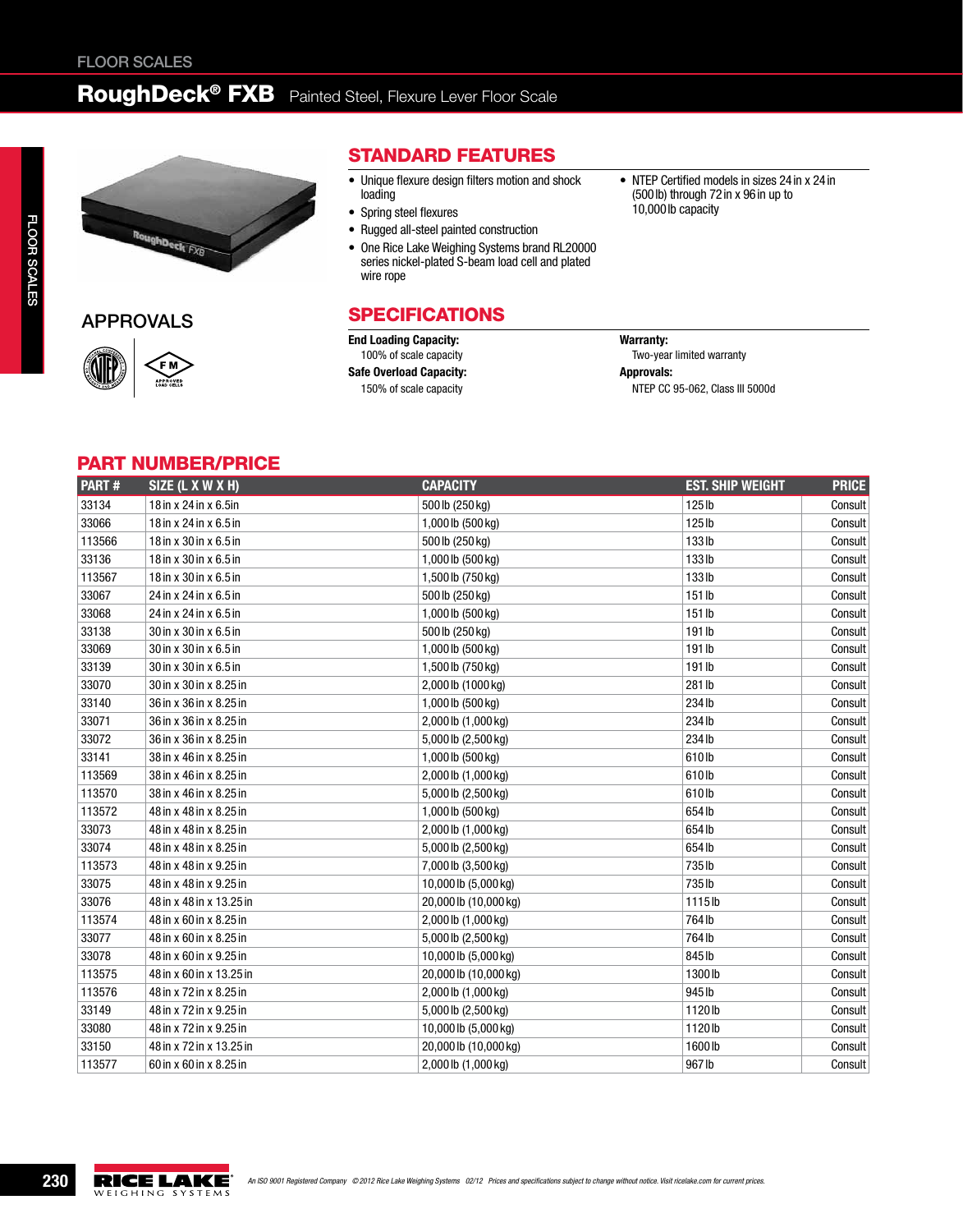# RoughDeck<sup>®</sup> FXB Painted Steel, Flexure Lever Floor Scale

### part number/price

| PART#  | SIZE (L X W X H)         | <b>CAPACITY</b>       | <b>EST. SHIP WEIGHT</b> | <b>PRICE</b> |
|--------|--------------------------|-----------------------|-------------------------|--------------|
| 33081  | 60 in x 60 in x 8.25 in  | 5,000 lb (2,500 kg)   | 967 lb                  | Consult      |
| 33082  | 60 in x 60 in x 9.25 in  | 10,000lb (5,000 kg)   | 1180lb                  | Consult      |
| 33152  | 60 in x 60 in x 13.25 in | 20,000 lb (10,000 kg) | 1674lb                  | Consult      |
| 113578 | 60 in x 72 in x 10.25 in | 5,000 lb (2,500 kg)   | 1290 lb                 | Consult      |
| 33083  | 60 in x 72 in x 10.25 in | 10,000lb (5,000 kg)   | 1290 lb                 | Consult      |
| 113579 | 60 in x 72 in x 13.25 in | 20,000 lb (10,000 kg) | 1700 lb                 | Consult      |
| 113580 | 60 in x 84 in x 10.25    | 5,000 lb (2,500 kg)   | 13800 lb                | Consult      |
| 33156  | 60 in x 84 in x 13.25 in | 10,000 lb (5,000 kg)  | 1400 lb                 | Consult      |
| 33157  | 60 in x 84 in x 13.25 in | 20,000 lb (10,000 kg) | 1900lb                  | Consult      |

### OPTIONS/ACCESSORIES

|     | <b>PART # DESCRIPTION</b>                                                                                                                                                                                                                                                    | <b>PRICE</b> |
|-----|------------------------------------------------------------------------------------------------------------------------------------------------------------------------------------------------------------------------------------------------------------------------------|--------------|
| N/A | Forklift skid. FXB-3846 through FXB-6084 provides two 8-channels mounted on customer specified centers. Includes 4 leveling feet on base                                                                                                                                     | Consult I    |
| N/A | Forklift skid with indicator column, FXB-3846 through FXB-6084 provides two 8-channel mounted on customer specified centers with one of<br>the channels extended 12 inches and equipped with bolt on indicator column. Indicator display will be 54 inches above floor level | Consult      |

An ISO 9001 Registered Company © 2012 Rice Lake Weighing Systems 02/12 Prices and specifications subject to change without notice. Visit ricelake.com for current prices.<br>WELGHING SYSTEMS